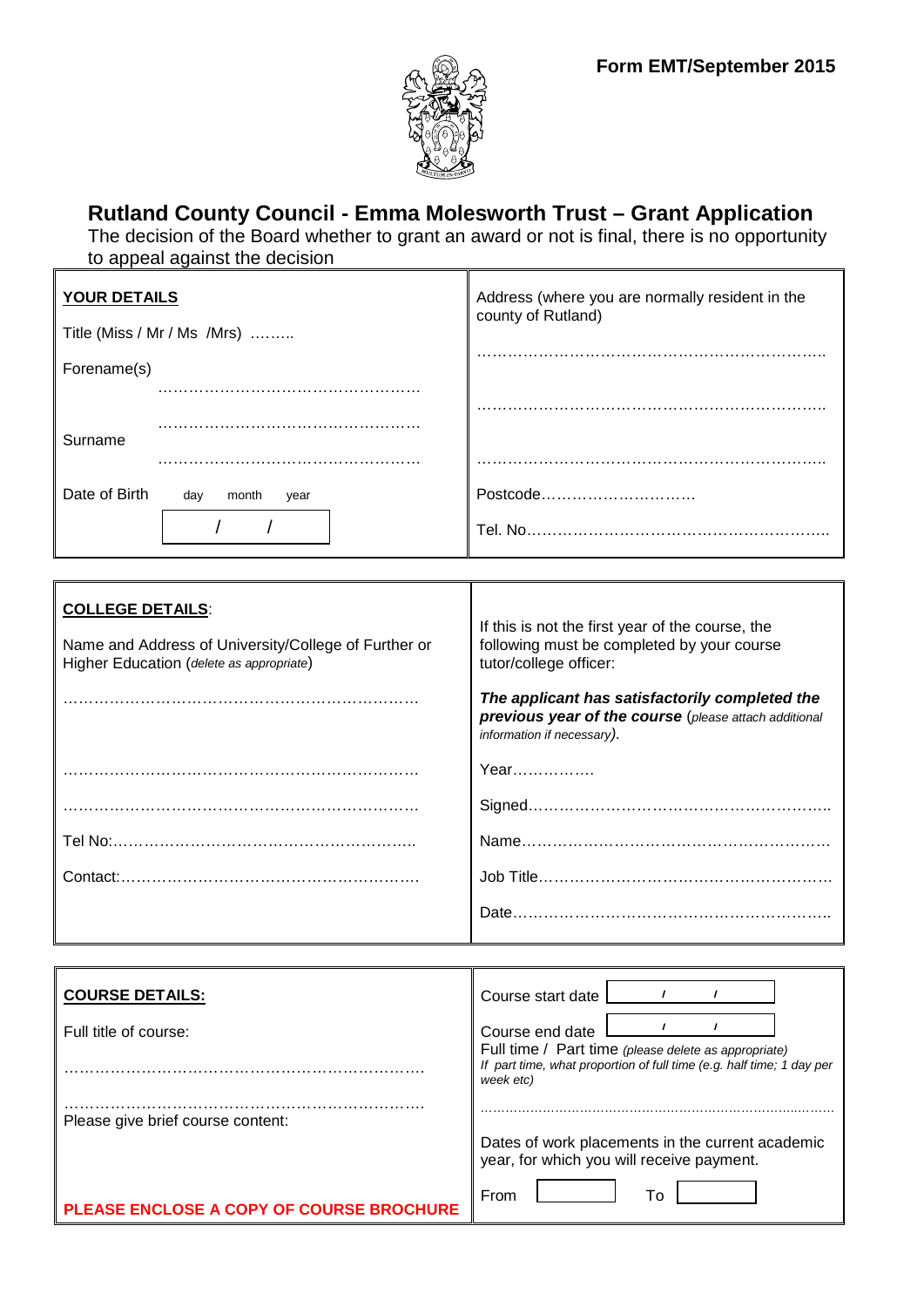# **INFORMATION ABOUT YOU:**

## **Previous Learning**:

| Dates (From - To) | <b>School/College</b> | <b>Qualifications</b> |
|-------------------|-----------------------|-----------------------|
|                   |                       |                       |
|                   |                       |                       |
|                   |                       |                       |
|                   |                       |                       |
|                   |                       |                       |
|                   |                       |                       |
|                   |                       |                       |
|                   |                       |                       |
|                   |                       |                       |
|                   |                       |                       |
|                   |                       |                       |
|                   |                       |                       |
|                   |                       |                       |
|                   |                       |                       |

# **Work Experience:**

| Dates (From - To) | <b>Type of Work</b> |  |
|-------------------|---------------------|--|
|                   |                     |  |
|                   |                     |  |
|                   |                     |  |
|                   |                     |  |
|                   |                     |  |
|                   |                     |  |
|                   |                     |  |
|                   |                     |  |
|                   |                     |  |

## **Other interests:**

**Please return this application form to:**

**Emma Molesworth Trust Services for People Directorate, Rutland County Council Catmose, Oakham, Rutland, LE15 6HP**